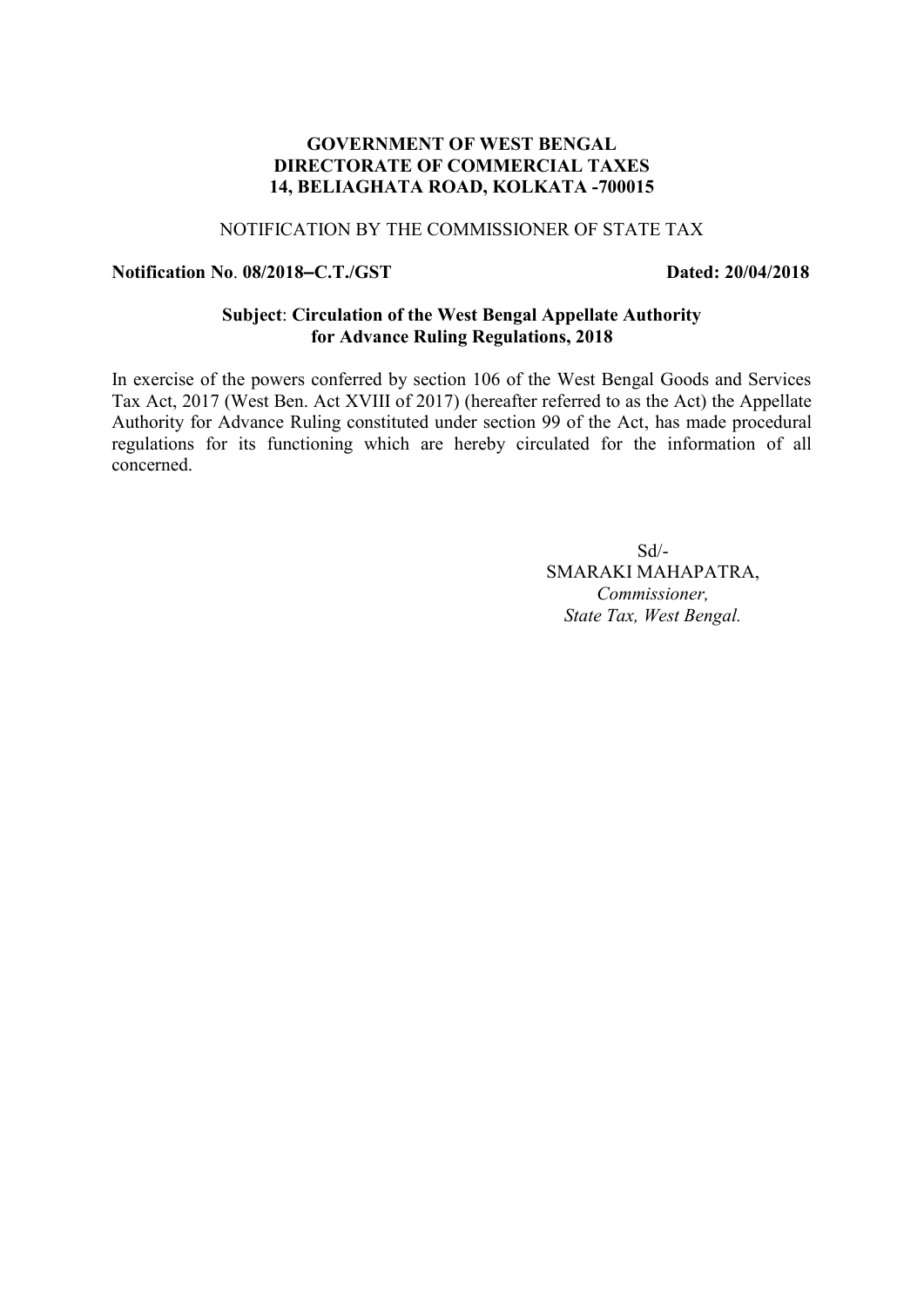## **THE WEST BENGAL APPELLATE AUTHORITY FOR ADVANCE RULING REGULATIONS, 2018**

In exercise of the power conferred by section 106 of the West Bengal Goods and Services Tax Act 2017 (hereinafter referred to as the Act), the West Bengal Appellate Authority for Advance Ruling hereby makes the following regulations.

### **Regulations**

#### **Regulations 1: Short title and commencement**

These regulations may be called the West Bengal Appellate Authority for Advance Ruling Regulations, 2018. These shall be deemed to have come into force with effect from the  $1<sup>st</sup>$ day of July, 2017.

#### **Regulation 2: Definitions**

In these regulations, unless the context otherwise requires,-

- (a) "authorised representative",
	- (i) in relation to an appellant means an authorised representative as referred to in section 116 of the Act;
	- (ii) in relation to the concerned or jurisdictional officer means a person authorised in writing by the said concerned or jurisdictional officer, as the case may be, to act as an authorised representative;
- (b) "Registrar" means an officer authorised by the Commissioner of State Tax for exercising such powers and performing such functions as may be assigned under these regulations;
- (c) Rules mean the West Bengal Goods and Services Tax Rules, 2017;
- (d) Circulars mean the circulars and instructions issued under section 168 of the Act;
- (e) 'Parties to the appeal' mean the persons competent to file an appeal under sub-section (1) of section 100 of the Act other than the appellant;
- (f) 'Appellate Authority' and 'Authority' shall have the same meaning as under section 95 of the Act;
- (g) 'Common working day' shall have the same meaning as under clause (27) of section 2 of the Act.

### **Regulation 3**: **Powers and functions of the Registrar**

- (a) The Registrar shall be in overall charge of the office of the Appellate Authority and shall function under their direct supervision.
- (b) The Registrar shall
	- (i) have custody of the records and the official seal of the Appellate Authority;
	- (ii) receive all appeal petitions filed before the Appellate Authority under sub-section (1) of section 100 of the Act, or reference made to the Appellate Authority under sub-section (5) of section 98 of the Act;
	- (iii) scrutinize the appeal petitions and point out omissions and defects therein and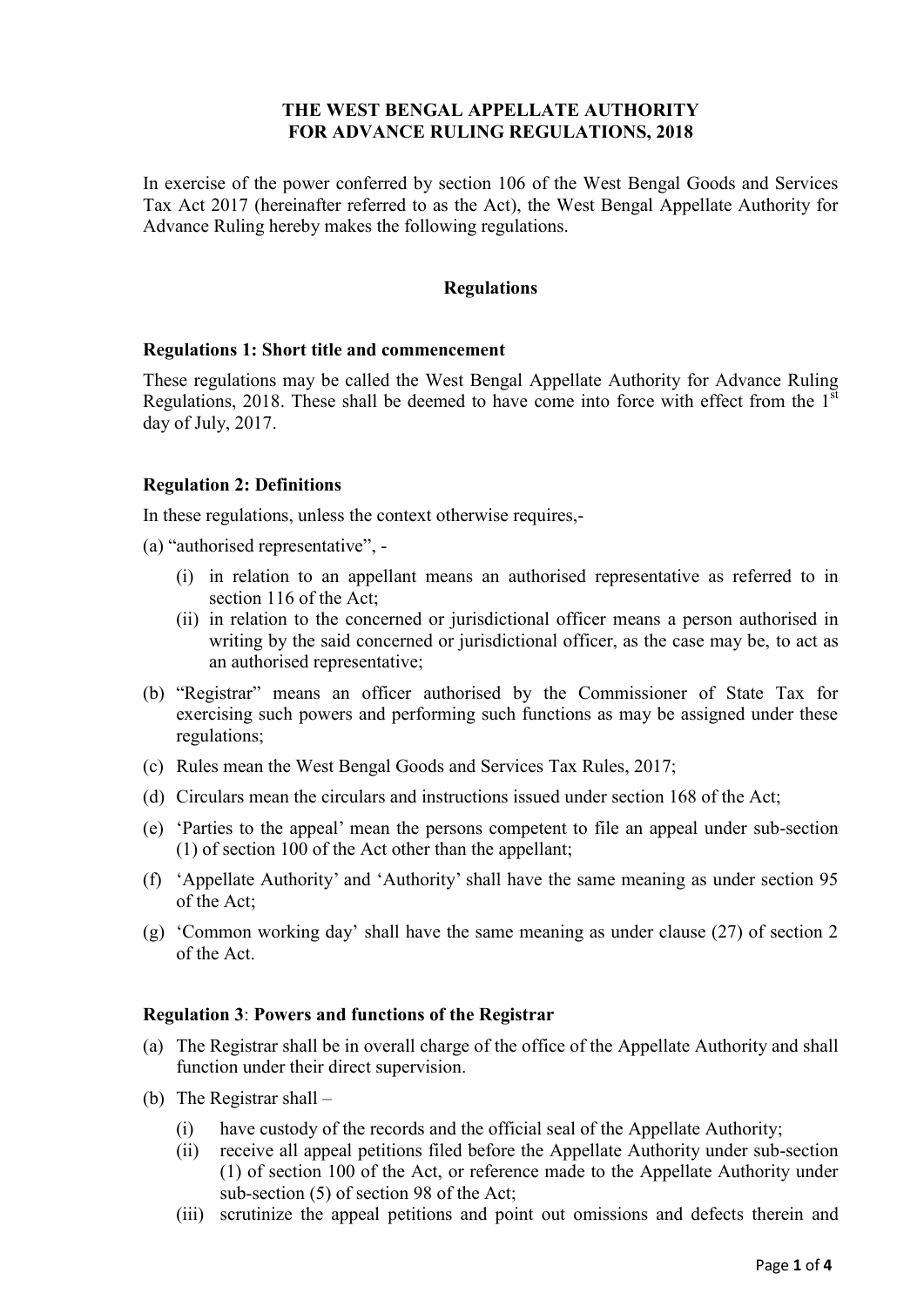require the appellant to make good the omissions or remove the defects within the time granted by him and, in case of non-compliance, place such appeal petitions before the Appellate Authority for appropriate orders;

- (iv) place all the appeal petitions or references before the Appellate Authority for appropriate orders;
- (v) forward a copy of the appeal petition along with its enclosures to the parties to the appeal and also communicate to the appellant and the parties to the appeal the date of hearing for appearance before the Appellate Authority;
- (vi) issue notices or other processes, as may be ordered by the Appellate Authority;
- (vii) verify service of notices or other processes on the appellant and obtain necessary orders of the Appellate Authority in case of defective service;
- (viii) requisition records from the custody of any person upon orders of the Appellate Authority;
- (ix) return original records to the person from whose custody they were requisitioned;
- $(x)$  grant to the appellant certified copies of the orders / advance rulings;
- (xi) preserve records of every application and other materials for a period of five years from the date of disposal of the application and to weed out / destroy the same thereafter unless otherwise directed by the Appellate Authority; and
- (xii) discharge any other function as may be assigned by the Appellate Authority by any special or general order.

### **Regulation 4**: **Signing of notices, etc.**

Every requisition, letter, or notice to be issued on behalf of the Appellate Authority shall be signed by the authorised officer except when otherwise provided in the Act and rules made thereunder.

#### **Regulation 5: Mode of service of notices etc.**

- (a) Every notice or other document required to be served on or delivered to any person in compliance with the orders of the Appellate Authority shall be in the manner specified hereunder.
- (b) The service of notice or document shall be made by hand delivery or by registered post with acknowledgement due or by speed post or by courier service or by any means of transmission of documents including e-mail/fax.
- (c) Notices or documents required to be served on the applicant shall be deemed to have been served if delivered at the addressor e-mail id indicated in the appeal petition.

#### **Regulation 6: Procedure for filing appeal petitions**

- (a) An appeal against the advance ruling under sub-section (1) of section 100 of the Act before the Appellate Authority shall be filed in the prescribed form, that is to say, Form GST–ARA 02 or GST–ARA 03, as the case may be, through the Common Portal, or in accordance with rule 107A and circulars issued in this regard, and shall be filed within thirty days from the date on which the ruling sought to be appealed against is communicated to the appellant, or within such further time as may be allowed under proviso to sub-section (2) of section 100 of the Act.
- (b) The hard copy of the appeal petition shall be filed in quadruplicate and presented by the appellant in person or by an authorised representative to the Registrar or sent by registered post or by courier service or by speed post addressed to the Registrar along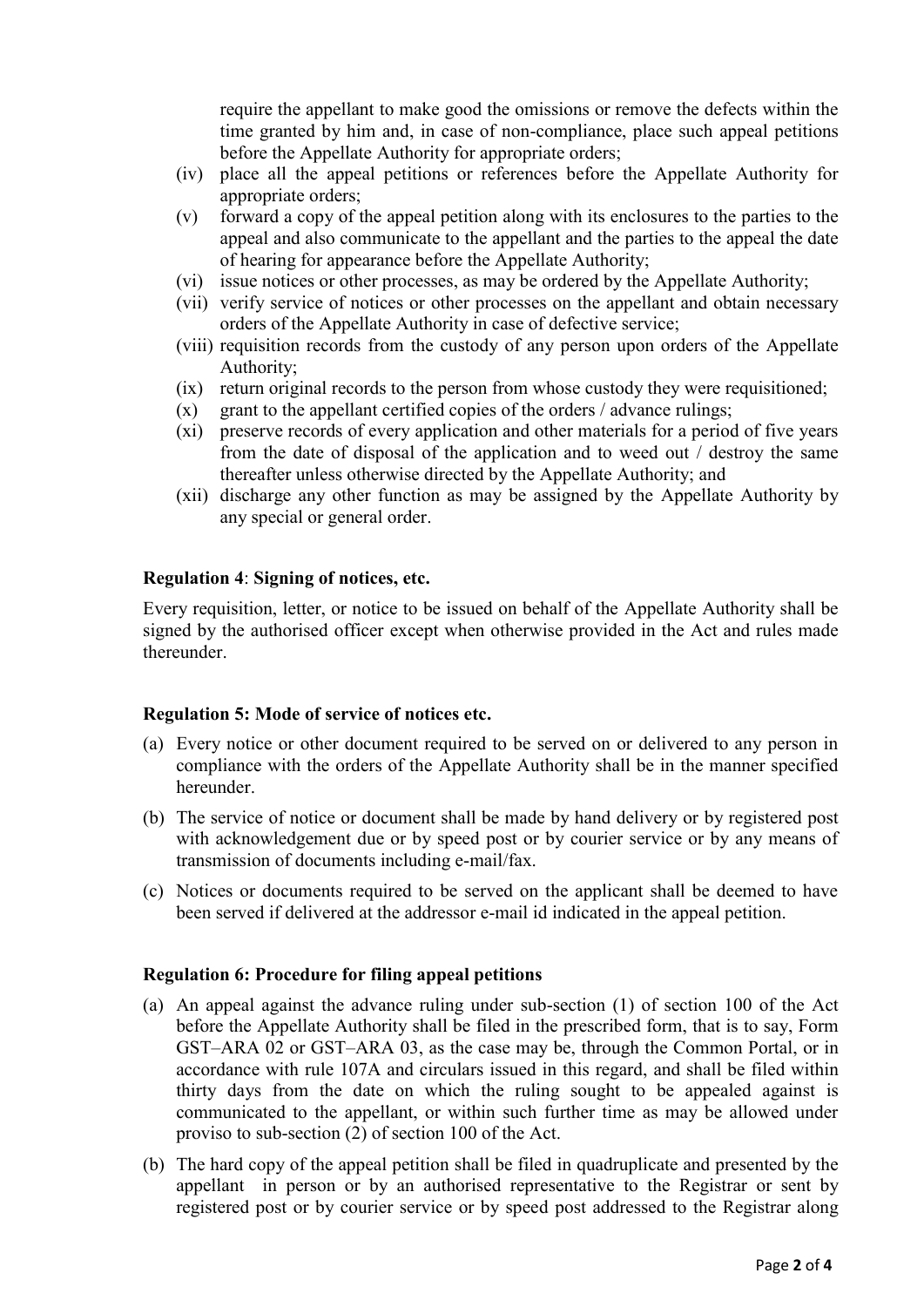with the requisite fee. However, no fee is payable for filing of appeal by the concerned or jurisdictional officer.

- (c) Every appeal petition and its annexure, statements and supporting documents shall be verified and signed in the manner set out in the relevant rules and circulars.
- (d) The appeal petition shall be accompanied by evidence that the person who has signed the application and other documents is authorised / competent to sign under the rules and circulars.
- (e) Hard copy of every appeal petition shall be on legal size paper and should be neatly and legibly printed leaving and only on one side of a page in double-line spacing. Other written matters accompanying the application, including annexure, statements and documents, shall be legible and prepared in similar manner as far as possible.
- (f) An appeal petition under sub-regulation (a) shall be deemed to have been filed on the date on which hard-copy of the application transmitted electronically through the Common Portal is received in the office of the Appellate Authority.
- (g) A copy each of the appeal petition, the statement of relevant facts having a bearing on the question(s) raised and the statement containing the appellant's interpretation of law and/or facts, as the case may be, in respect of such question(s) shall also be sent as attachment in .doc or .docx format to the designated e-mail of the Appellate Authority.

#### **Regulation 7: Procedure on receipt of an appeal petition**

- (a) The Registrar receiving the appeal petition shall put his initials and the stamp thereon together with the date and time of receipt thereof and shall also acknowledge its receipt and he shall enter the particulars of the appeal in the register of daily filing, maintained for that purpose.
- (b) The appeal petition shall be scrutinized by the Registrar and any deficiency/defect noticed in the petition or annexures thereof shall be communicated to the appellant as far as possible within ten common working days from the date of receipt of the appeal petition.
- (c) The appellant shall be required to rectify the deficiency/defect within the time granted by the Registrar and such appeal shall be deemed to have been received on the date when it is re-submitted after removal of such deficiency/defect.
- (d) When an appeal petition is free from any deficiency/defect, an endorsement "examined and registered" shall be made thereon and a serial number allotted thereto. The appeal petition shall thereafter be placed before the Appellate Authority for fixing the date of hearing.
- (e) In case the deficiency/defect is not removed or made good within the time granted a under sub-regulation (c), the appeal petition shall be placed before the Appellate Authority for appropriate order.
- (f) On allotment of serial number to an appeal petition under sub-regulation (d), a copy of the petition shall be forwarded to the parties to the appeal with direction to appear before the Appellate Authority on the date fixed for hearing with all relevant records.
- (g) In the event of non-appearance of the appellant without any intimation, the Appellate Authority may pass an order confirming the advance ruling appealed against, or adjourn the case to another date for allowing the appellant another opportunity of being heard. If the appellant fails to turn up without intimation on the date to which the case has been adjourned, the Appellate Authority shall confirm the advance ruling appealed against after satisfying itself that the adjournment notice has been duly served.